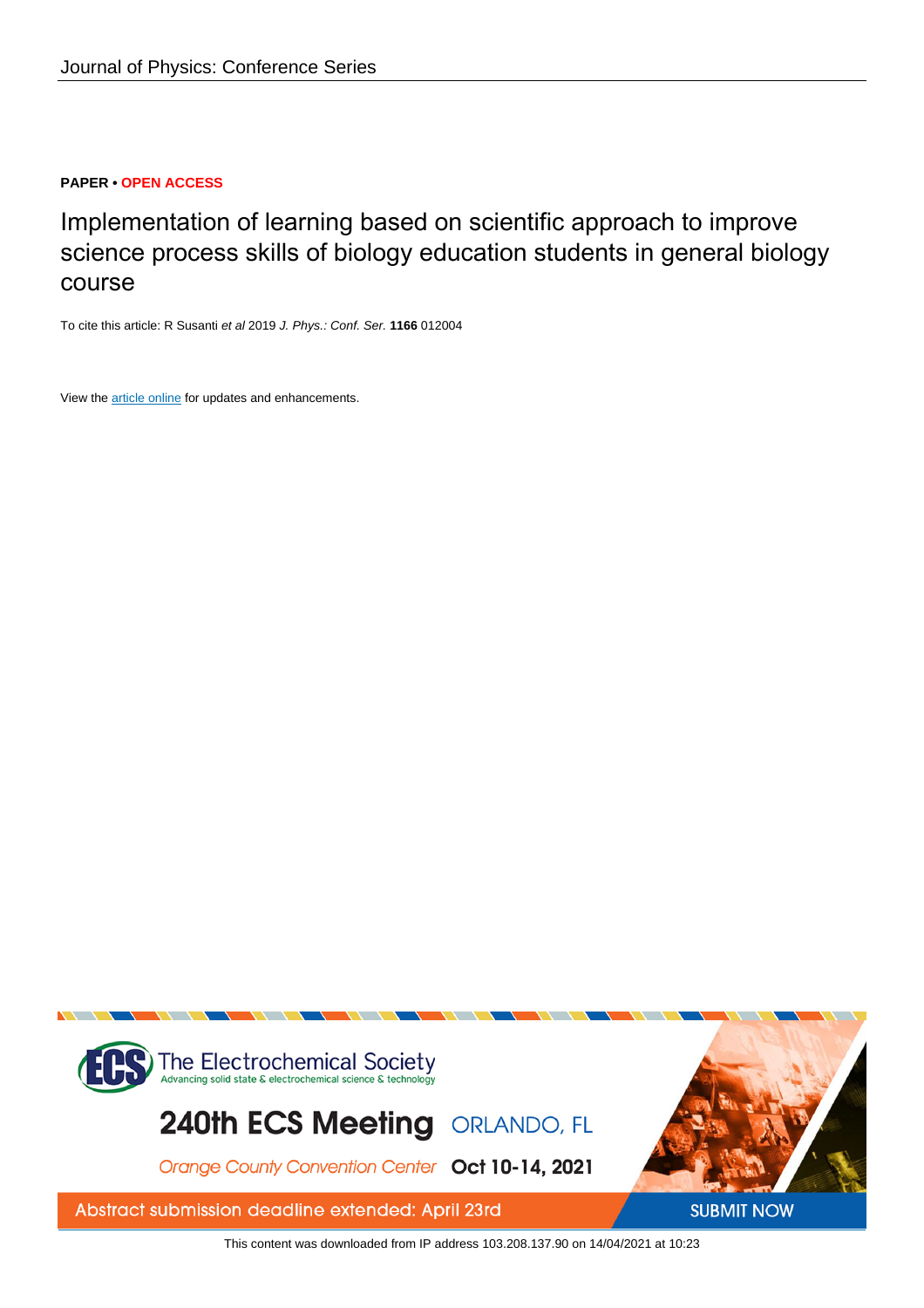# **Implementation of learning based on scientific approach to improve science process skills of biology education students in general biology course**

# **R Susanti1 , Y Anwar1 , Ermayanti1**

1 Biology Education Department, Universitas Sriwijaya, Indonesia.

\* Corresponding author's e-mail: mamahabnur@yahoo.co.id

**Abstract**. The purpose of this research is to know the science process skills of biology education students through learning based on scientific approach. The study involved 42 students from Biology Education of Sriwijaya University that enrolled in general biology course. The research used pre-experimental method with one group pretestpostest design. Collecting data using a written test of 60 questions that consisting of 7 aspects of science process skill (observing, communicating, classifying, predicting, identifying variables, formulating hypothesis, and interpreting data). The data were analyzed with Kolmogorov-Smirnov test followed by Mann-Whitney test. The results showed that there was a significant improvement in the science process skills, with significance value of  $p = 0.000$  at  $\alpha = 0.025$ . Improved science process skills in biology education students are included in the medium category, with an average of normalized gain (n-gain) = 0.41. The highest increase in science process skills on the communicating aspects (n-gain  $= 0.65$ ) and the lowest on predicting aspects (n-gain  $=$ 0.17). Based on the results of this study indicates that learning based on scientific approaches can improve the science process skills of Sriwijaya University Biology Education students in general biology course.

## **1. Introduction**

One of the national standards of higher education regulated in the regulations of the minister of research, technology and higher education Number 44 of 2015 is learning process standard. The learning process standard is a minimum criterion regarding the implementation of learning in the study program, which has characteristics, namely: interactive, holistic, integrative, scientific, contextual, and student-centered. Scientific learning is the achievement of graduate learning achieved through a learning process that prioritizes a scientific approach.

 Learning using a scientific approach is not only done in universities, but also from elementary and secondary education. Learning in the 2013 curriculum is competency learning by strengthening the learning process to achieve competency in attitudes, knowledge and skills. Strengthening the learning process is done through a scientific approach. The scientific approach is a learning approach that encourages students to be better able to observe, ask, try/collect data, associate/reason, and communicate [1]. Learning based on a scientific approach is a way to develop attitudes, skills and knowledge that follow scientific methods with systematic stages.

Content from this work may be used under the terms of the[Creative Commons Attribution 3.0 licence.](http://creativecommons.org/licenses/by/3.0) Any further distribution of this work must maintain attribution to the author(s) and the title of the work, journal citation and DOI. Published under licence by IOP Publishing Ltd 1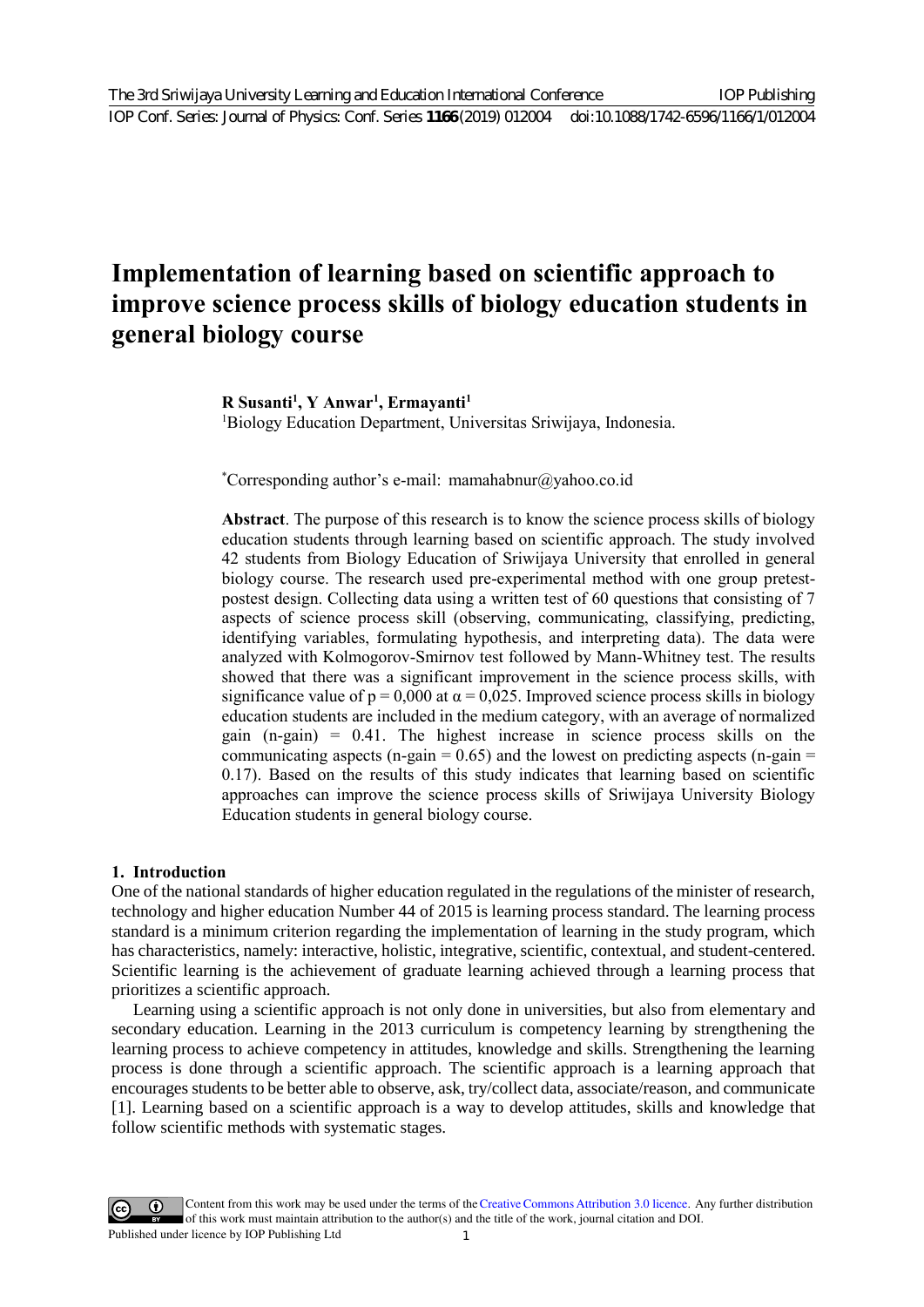Natural Sciences including biology is a branch of science that explores nature systematically. Thus, learning science is not just mastering knowledge in the form of facts, concepts, or principles, but also science is the process of systematic inquiry into nature, habits of thought, skills, and practices [2,3]. Science is the body of knowledge, method/inquiry, and how to know. With other requirements, science is how knowledge is developed (scientific inquiry). Scientific knowledge, at least in part, is based on natural observations (empirical), which involve explanation, imagination and creativity [4-6].

Active learning in biology learning shows that involve students actively in learning. Students describe an event, or a physical object, actively ask questions, explore knowledge, explain natural phenomena that occur around them, prove them through experimental activities, and communicate their conclusions. Active learning in biology involves physical and mental activities. Hands-on activities are not enough, students must also have thought experience [7]. The key to learning science is to carry out activities that involve the process of observing, predicting, and also explaining, and more important is connecting to the science process [8].

Science as a process is the steps taken to conduct an investigation to find an explanation of natural symptoms. The step is to formulate the problem, formulate hypotheses, design experiments, collect data, analyze and finally draw conclusions [7,9]. Scientific inquiry is a systematic approach that is used in an effort to answer the questions posed and draw conclusions [6].

Law, theory, concepts, and principles in science are only products of a series of scientific investigative processes. The beginning of scientific inquiry is curiosity about natural phenomena, then becomes a problem and question to find a solution through observation and experiment, until a conclusion is obtained. The process of scientific inquiry is packaged more systematically in the form of skills. Science learning is learning that requires students to be active, in a sense, physically and mentally active. This shows that learning involves two things, namely processes and skills [7].

 One of the main skills that must be achieved in the curriculum for students is science process skills. This skill must be mastered in all fields of science, especially biology [10]. Science process skills are the main skills that must be achieved in science education if they are to become scientific educated people [10,11].

SPS are process-oriented learning approaches. Process skills involve cognitive or intellectual, manual and social skills[10]. Cognitive or intellectual skills are involved because by doing process skills students use their thoughts. SPS is grouped into two categories, namely basic and integrated science process skills [10]. Basic science process skills include: observing, communicating, measuring, classifying, concluding and predicting. Integrated science process skills include: identifying variables, formulating hypotheses, interpreting data, and conducting experiments. Basic science process skills are needed to carry out further skills and require higher thinking processes. Science process skills can be developed and emphasized since elementary school, and continued to high school and so on to college. Integrated science process skills are skills needed by students to design and conduct scientific investigations [12, 13].

In accordance with the description above, a study of the implementation of learning based on a scientific approach was carried out to improve the science process skills of prospective teacher students through general biology courses. Reseach purposes is to find out how the influence of learning with the scientific approach to the complexity of the science process.

## **2. Reseach Method**

The research method used is an experimental method with one group pretest postest design. In this design, before the treatment group was given a pretest, then after being given the posttest treatment [14]. The design used in this research is described as follows.

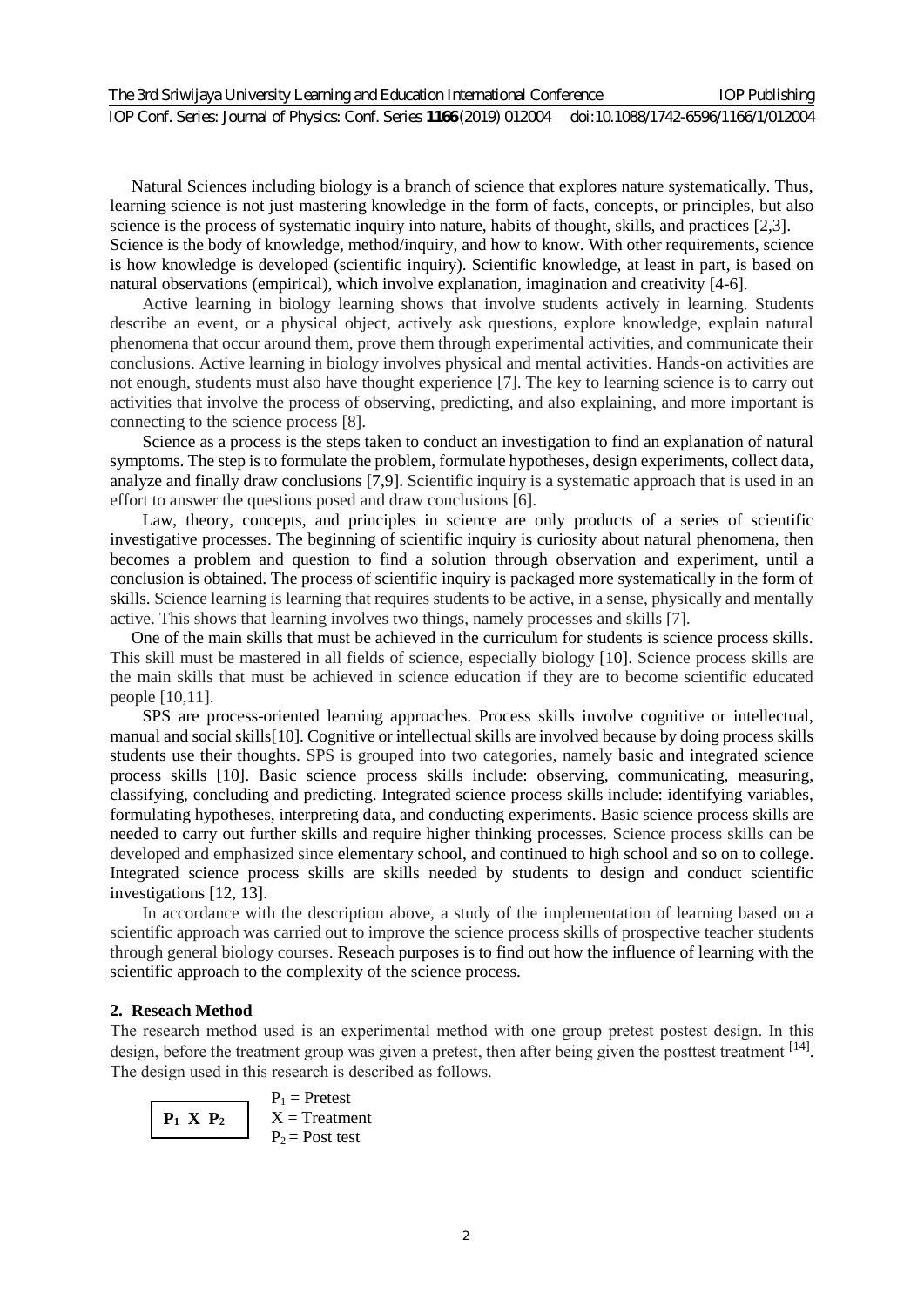Students involved in the study were 42 students of biology education 2017/2018 academic year from a university in South Sumatra Province as research subjects. The data were collected using multiple choice written test questions consisting of 60 questions. The problem of science process skills developed consists of seven aspects, namely: (a) observation, (b) communication, (c) classification, (d) prediction, (e) identifying variables, (f) formulating hypotheses, and (g) interpreting data. Pretest and posttest score data were analyzed by statistics. Normality test uses Kolmogorov-Smirnov test followed by Mann-Whitney test. Improved science process skills are determined using the n-gain formula [15].

 $n-gain = \frac{(posttest score - pretest score)}{(maximal score - prefest score)}$ (maximal score – pretest score)

Improved science process skills are grouped into three categories: high category ( $\geq 0.7$ ), medium category  $(0.3 < n$ -gain  $< 0.7$ ), and low category  $(< 0.3)$ .

#### **3. Result and Discussion**

The average pretest and posttest scores, on all aspects of science process skills (SPS) were not normally distributed, and after being analyzed using the Mann-Whitney test on all aspects of SPS showed significant results. The values of pretest, posttest, gain, n-gain and significance (Table 1)

| N <sub>0</sub> | <b>Aspects of SPS</b> | <b>Pretest</b> | <b>Posttest</b> | $P(\text{sig})$ | Gain  | N-gain | Category |
|----------------|-----------------------|----------------|-----------------|-----------------|-------|--------|----------|
| 1              | Observing             | 56,99          | 73,81           | 0.000           | 16,82 | 0.43   | medium   |
|                |                       |                |                 | (significance)  |       |        |          |
| $\overline{2}$ | Communicating         | 75,05          | 89,58           | 0.000           | 14,54 | 0,65   | medium   |
|                |                       |                |                 | (significance)  |       |        |          |
| 3              | Classifying           | 70,13          | 80,95           | 0.000           | 10,82 | 0.41   | medium   |
|                |                       |                |                 | (significance)  |       |        |          |
| $\overline{4}$ | Predicting            | 60,71          | 67,86           | 0.000           | 7,14  | 0.17   | low      |
|                |                       |                |                 | (significance)  |       |        |          |
| 5              | Identifying           | 59,52          | 76,19           | 0.000           | 16,67 | 0.45   | medium   |
|                | Variable              |                |                 | (significance)  |       |        |          |
| 6              | Formulating           | 69,39          | 80,95           | 0.000           | 11,56 | 0.37   | medium   |
|                | hypotheses            |                |                 | (significance)  |       |        |          |
| $\overline{7}$ | Interpretating        | 70,56          | 80,30           | 0.000           | 9,74  | 0,38   | medium   |
|                | data                  |                |                 | (significance)  |       |        |          |
|                | average               | 66,05          | 78,52           |                 | 12,47 | 0.41   | medium   |

**Table 1** Pretest, posttest, gain, and n-gain value on some aspects of SPS

In accordance with the results presented in Table 1, it can be explained that the science process skills of students before learning (pretest) and after learning using the scientific approach (posttest) are significantly different. It can be concluded that science process skills can be improved through the implementation of scientific approach based learning. The SPS results of students have increased in all aspects with the medium category, except in the predicting aspects with low categories. The highest increase in SPS is in the SPS aspect of communication that is 0.65, and the lowest increase is the predicting aspect, which is 0.17.

 The scientific approach cannot be separated from SPS. The stages in the scientific approach and SPS aspects are in some ways the same and interrelated. There are five main learning experiences in the scientific approach, namely: observing, asking, gathering information, associating, and communicating [1]. On the other hand, aspects of SPS include observation, communicate, measuring, make classification, concluding, predicting, identifying variables, hypotheses, data interpretion, and conducting experiments [12,13].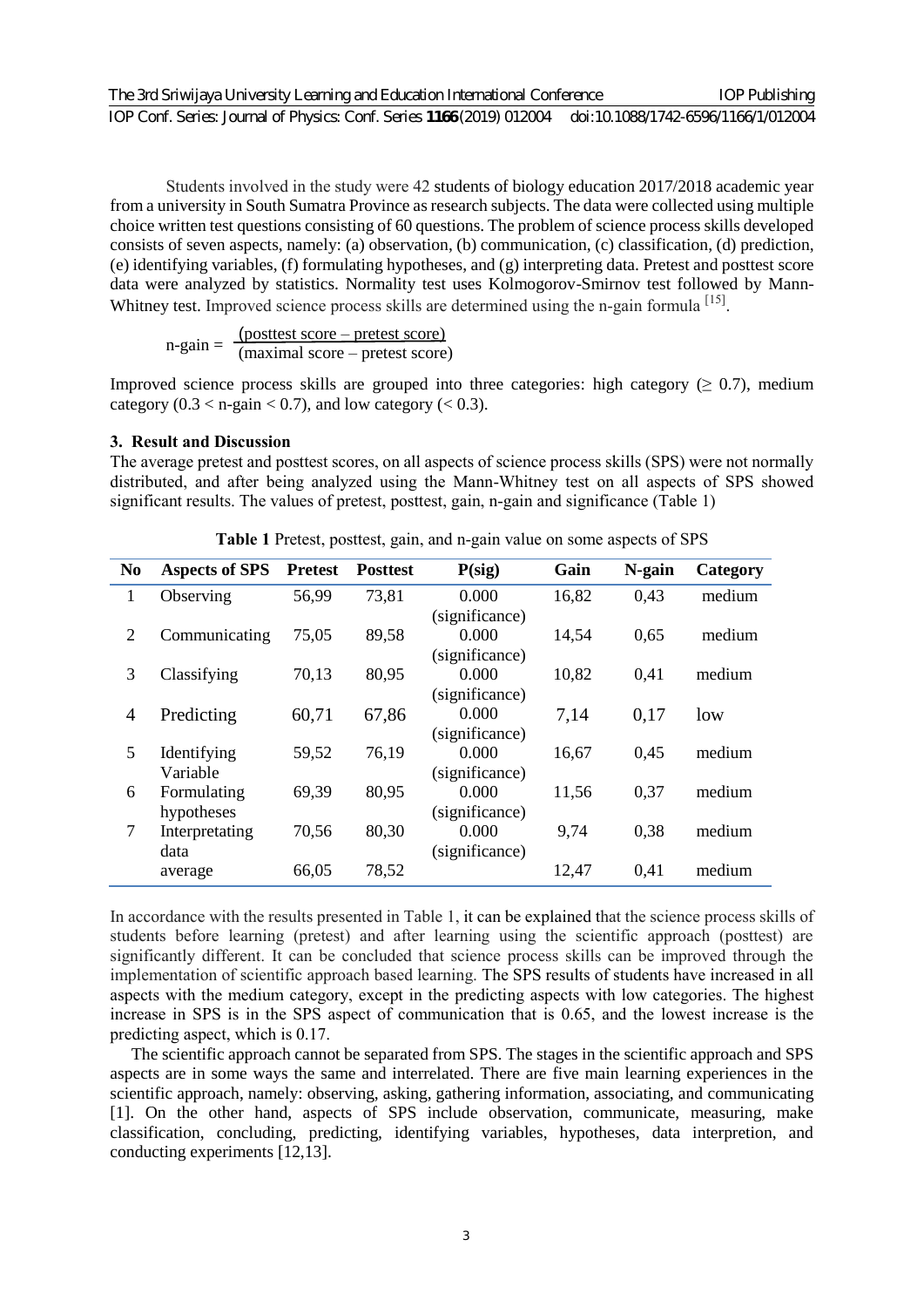The activity of observing the scientific approach is to identify an object through the senses of sight (reading, listening), smell, listeners and touchers with or without tools [1]. The observation process can be done through environmental observation, watching videos, observing images, reading tables and graphs of data, analyzing maps, reading books, listening to the radio, listening to stories, and searching for information in mass media or internet networks [16]. The activity of observing in science process skills is the skill of observing all the properties of objects or substances carefully using the five senses [13].

 The questioning activity was carried out to get information about things that were not understood when observing [1,17,18]. The learning experience of the question is very dependent on observing skills. Observing is very useful for the fulfilment of students' curiosity, so that the learning process has a high meaningfulness. In information gathering activities, students explore and collect information from various sources through various ways [19,16]. Students must have an SPS to develop knowledge about the surrounding environment, and be able to use scientific methods and be scientific to solve the problems they face everyday [1]. Information gathering activities are closely related to aspects of communication process skills.

 Associating or processing information is an activity to process information that has been collected. In associating activities students compare data obtained with known theories so that conclusions can be drawn and or important principles and concepts are discovered. Associating activities can be in the form of creating categories, determining relationships between data/categories, and concluding from the results of data analysis [18]. The aspect of SPS that is closely related to associating is concluded and interpreted. Communicating is the activity of conveying information obtained from observations or conclusions, Communicate either verbally, in writing or other media. In the scientific approach, students are given the opportunity to communicate what they have learned or found in the activity of seeking information, associating and finding patterns [20]. Almost all aspects of process skills can be developed from the experience of communicating. So that students can communicate, of course they have passed the previous learning experience starting from observing to consulting.

 The SPS aspect predicts it to be included in the basic SPS, but to be able to predict it must have another SPS. Things that are done when predicting include using the senses to observe and collect data /information, pay attention to any pattern through classification, then make connections to your knowledge, and predict what you think will happen in the future based on these things [21]. Predicting is to state the results of future events based on the pattern of evidence [12]. Predicting is a reasoning statement based not only on what we observe but also on the mental model that we have built to explain what we observe. Observing, instructing and predicting skills are three interrelated thinking skills [13].

## 4. **Conclusion**

Implementation of general biology learning based on a scientific approach can improve science process skills in biology education students Those science process skills are: observing, communicating, classifying, predicting, identifying variables, formulating hypotheses, and interpreting data, with medium category, except predicting with a low category.

#### 5. **Acknowledgments**

This research was funded by the faculty of teacher training and education of Sriwijaya University

#### **References**

- [1] Kemdikbud 2014 *Modul pelatihan implementasi kurikulum 2013*. Jakarta: Badan Pengembangan Sumber Daya Manusia Pendidikan dan Kebudayaan dan Penjaminan Mutu Pendidikan dan Kebudayaan.
- [2] Wilson S, Heidi S and Natalie N 2015 *Science Teachers' Learning: Enhancing Opportunities, Creating Supportive Contexts* (Washing DC: National Academies Press).
- [3] Chiappettaa E L and Fillmanb D A 2007 Analysis of Five High School Biology Textbooks Used in